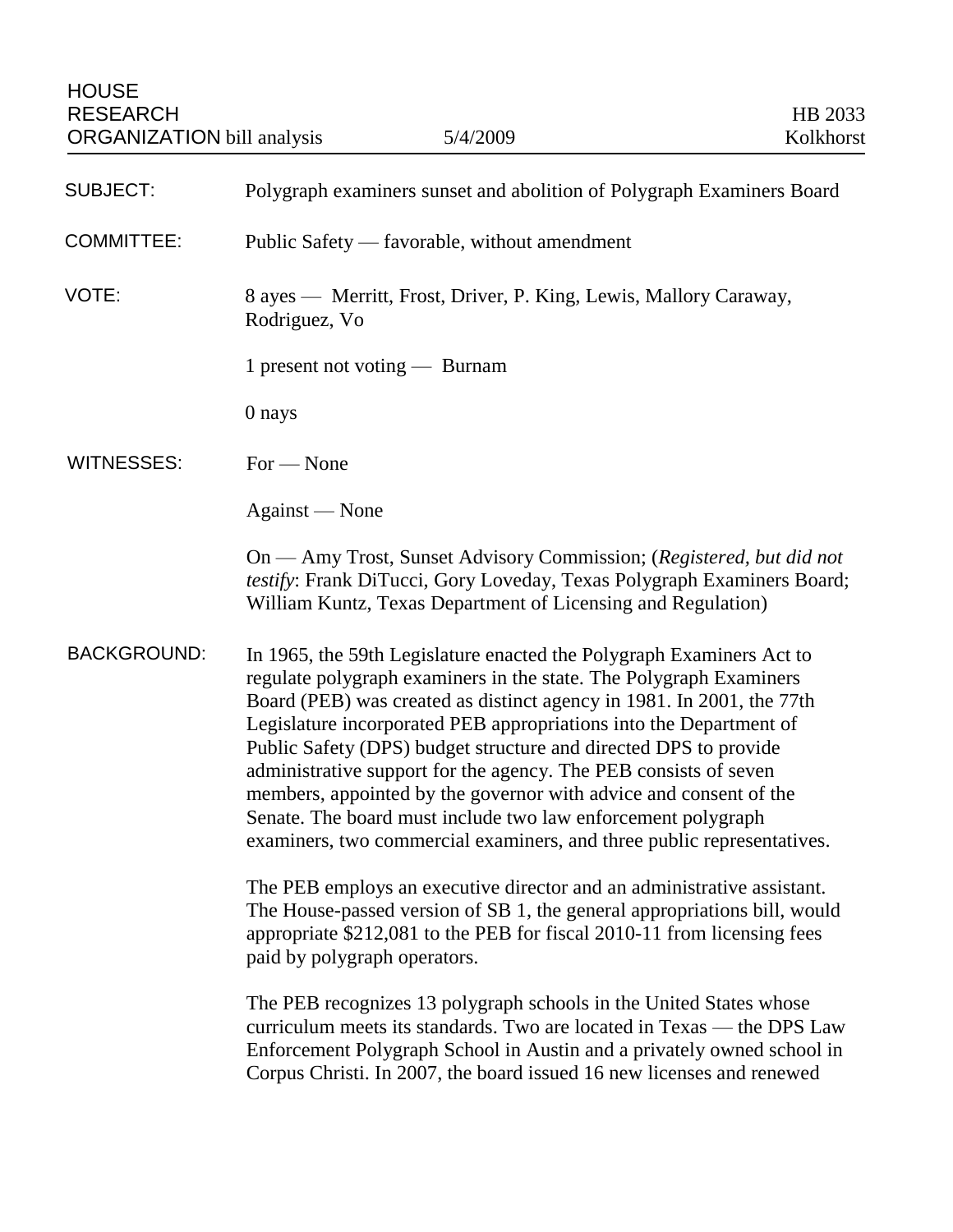## HB 2033 House Research Organization page 2

|         | 227 licenses for polygraph examiners. PEB administers four polygraph<br>licensing examinations per year in conjunction with its board meetings.                                                                                                                                                                                                                                                                                                                                                                                                                                                                                                   |
|---------|---------------------------------------------------------------------------------------------------------------------------------------------------------------------------------------------------------------------------------------------------------------------------------------------------------------------------------------------------------------------------------------------------------------------------------------------------------------------------------------------------------------------------------------------------------------------------------------------------------------------------------------------------|
|         | Originally, the PEB was scheduled for review by the Sunset Advisory<br>Board in 2003. In 2001, the 77th Legislature enacted SB 309 by Harris,<br>which delayed the PEB's sunset review until 2009.                                                                                                                                                                                                                                                                                                                                                                                                                                                |
| DIGEST: | HB 2033 would abolish the PEB as of September 1, 2009, and would<br>transfer its staff from the DPS to the Texas Department of Licensing and<br>Regulation (TDLR).                                                                                                                                                                                                                                                                                                                                                                                                                                                                                |
|         | The bill would create a polygraph advisory committee as part of the<br>Commission on Licensing and Regulation to provide input on educational<br>curricula, licensing examination content, and other technical issues related<br>to the polygraph industry.                                                                                                                                                                                                                                                                                                                                                                                       |
|         | The Commission on Licensing and Regulation's presiding officer would<br>appoint five members to the advisory committee for six-year staggered<br>terms and would designate one as the presiding officer of the committee.<br>The committee would include two law enforcement polygraph examiners,<br>two commercial examiners, and one public member.                                                                                                                                                                                                                                                                                             |
|         | The advisory committee also would be required to make recommendations<br>on the types of criminal offenses that would require disciplinary action or<br>denial of a license. The bill would amend Occupations Code, sec.<br>1703.351 (13) to provide that a license could be denied or other<br>disciplinary action taken if an applicant or license holder was convicted of<br>an offense that directly related to the duties and responsibilities of a<br>polygraph examiner. The bill would establish the substantial evidence rule<br>as the standard of review in any judicial appeal of a disciplinary action or<br>license denial by TDRL. |
|         | HB 2033 would repeal several sections of Occupations Code ch. 1703,<br>including the requirement of a separate sunset review of the new<br>polygraph examiners department, restrictions on membership on the PEB,<br>grounds for removal, rules for administering the separate board, including                                                                                                                                                                                                                                                                                                                                                   |

the fee structure, notification of examination results, and license renewal

procedures, and the PEB administrative hearings process.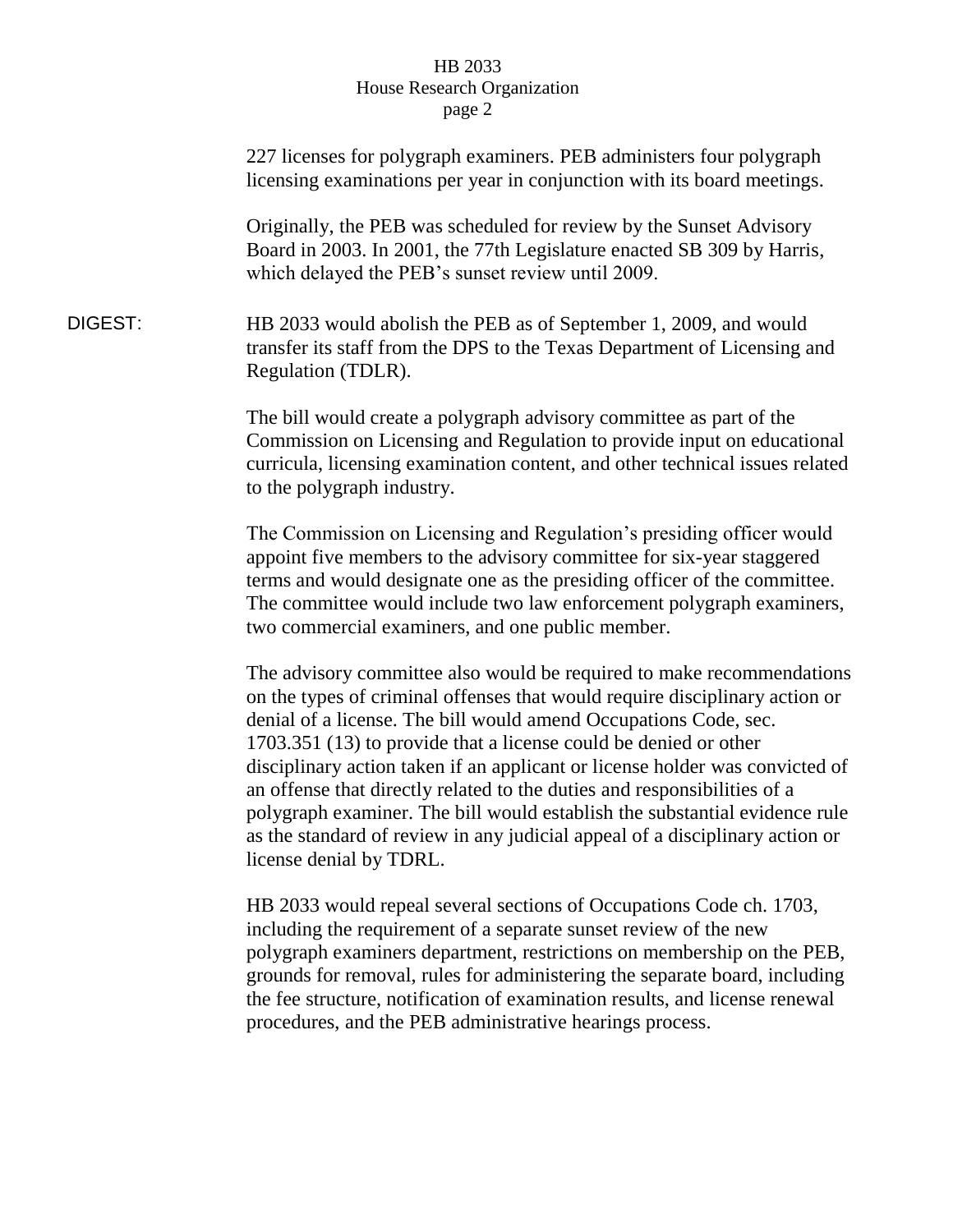## HB 2033 House Research Organization page 3

HB 2033 would make various conforming changes to make reference to the Polygraph Examiners Department rather than to PEB and would amend the Government Code to delete references to the PEB.

The bill would require that the Commission on Licensing and Regulation's presiding officer appoint the members of the Polygraph Advisory Committee as soon as possible after the bill took effect on September 1, 2009. For the initial appointments, two advisory board members would have terms that would expire February 1, 2011; two would have terms that would expire February 1, 2013; and one would serve until February 1, 2015.

The PEB would continue to exist until January 1, 2010, so that it could transfer its personnel, property, and budget from DPS to TDLR. All PEB rules would remain in effect until superseded by TDLR rules. The DPS and TDLR would be required to reach a memorandum of understanding on the transfer of the PEB and to provide a timetable and deadlines on the transition.

## **SUPPORTERS** SAY:

HB 2033 would improve regulation of the polygraph examiners industry and protection of the public by incorporating the PEB into TDLR. An advisory committee to provide guidance on rulemaking and technical issues would ensure that both the licensees and the public had a voice in the process. With only two employees, the current PEB has difficulty keeping up with even a small number of licensees. The PEB would benefit from TDLR's expertise and experience.

Moving the PEB away from DPS would help eliminate potential conflicts of interest and sources of complaints. Over 70 percent of those licensed by the PEB work for law enforcement agencies, and an overwhelming majority of those become qualified through the DPS Law Enforcement Polygraph School. In 2007, the PEB refused DPS' request for information about the licensing examination for the last five years after a change in administration of the test led to 11 of 13 applicants being failed. At one point, the PEB submitted a bill to DPS to produce the documents, essentially charging its administering agency for the records. An April 2008 Attorney General's Open Records Opinion held that the PEB had to release the requested material, except for personal information on the applicants. HB 2033 could avoid a repeat of this type of awkward situation.